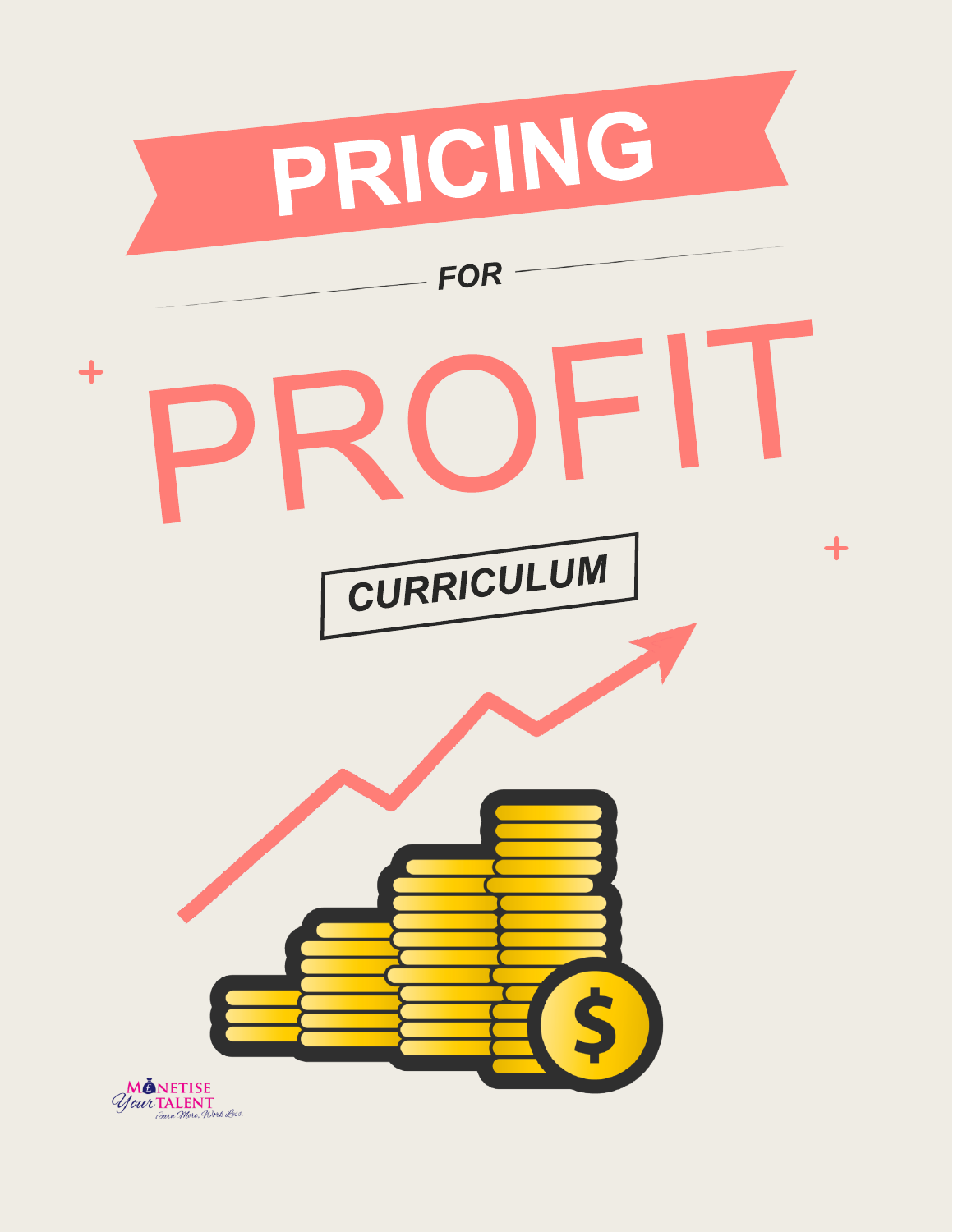## **You DO NOT Have The Right To Sell Or Give Away Or Share Any Portion Of The Content In This Document.**

This Document Is For Your Personal Use Only

**All Rights Reserved**

**No part of this report may be reproduced or transmitted in any form whatsoever, electronic, or mechanical, including photocopying, recording, or by any informational storage or retrieval system without express written, dated and signed permission from the author.** 

#### **Disclaimer and/or Legal Notices:**

The information presented herein represents the view of the author as of the date of publication. Because of the rate with which conditions change, the author reserves the right to alter and update his opinion based on the new conditions. The report is for informational purposes only. While every attempt has been made to verify the information provided in this report, neither the author nor his affiliates/partners assume any responsibility for errors, inaccuracies or omissions. Any slights of people or organizations are unintentional. If advice concerning legal or related matters is needed, the services of a fully qualified professional should be sought. This report is not intended for use as a source of legal or accounting advice. You should be aware of any laws that govern business transactions or other business practices in your country.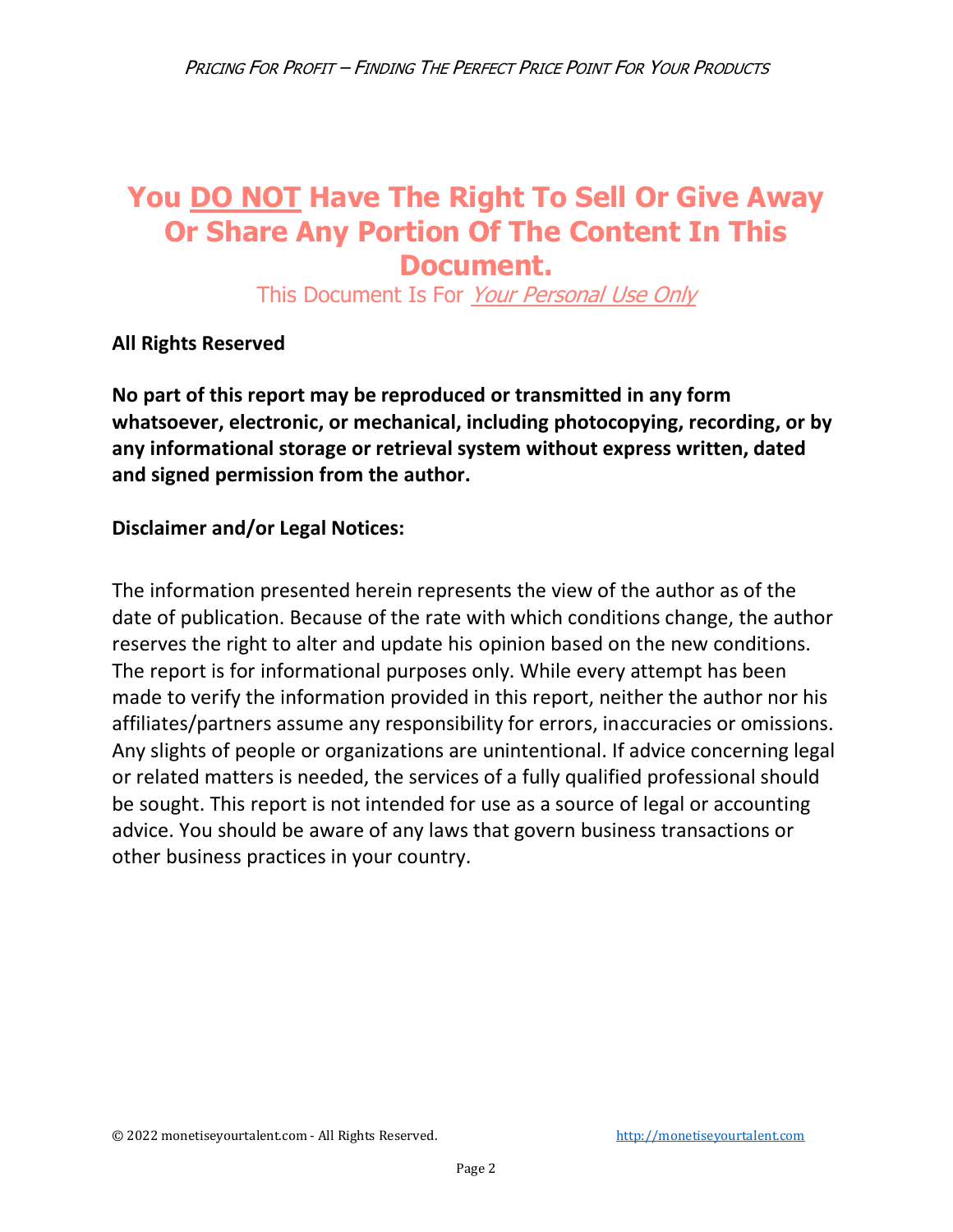## Table of Contents

| What To Offer If You Want To Charge \$17, \$47, \$97, \$197 Or \$997 Per Order 4 |
|----------------------------------------------------------------------------------|
|                                                                                  |
| Five Factors That Will Help You Determine The Perfect P.R.I.C.E. Point4          |
|                                                                                  |
|                                                                                  |
|                                                                                  |
| Don't Lower Prices  Add Value Instead (With 5 Ways To Up Your Offer)21           |
|                                                                                  |
|                                                                                  |
|                                                                                  |
| The One No-Brainer Strategy That Directly Affects Your Bottom Line 32            |
|                                                                                  |
| 4 Ways To Justify Your Pricing Through CostComparisonsSoYourCustomers"GetIt"36   |
|                                                                                  |
|                                                                                  |
|                                                                                  |
|                                                                                  |
|                                                                                  |
| The Only Way To Know For Sure That You Have Optimized Your Pricing50             |
|                                                                                  |
|                                                                                  |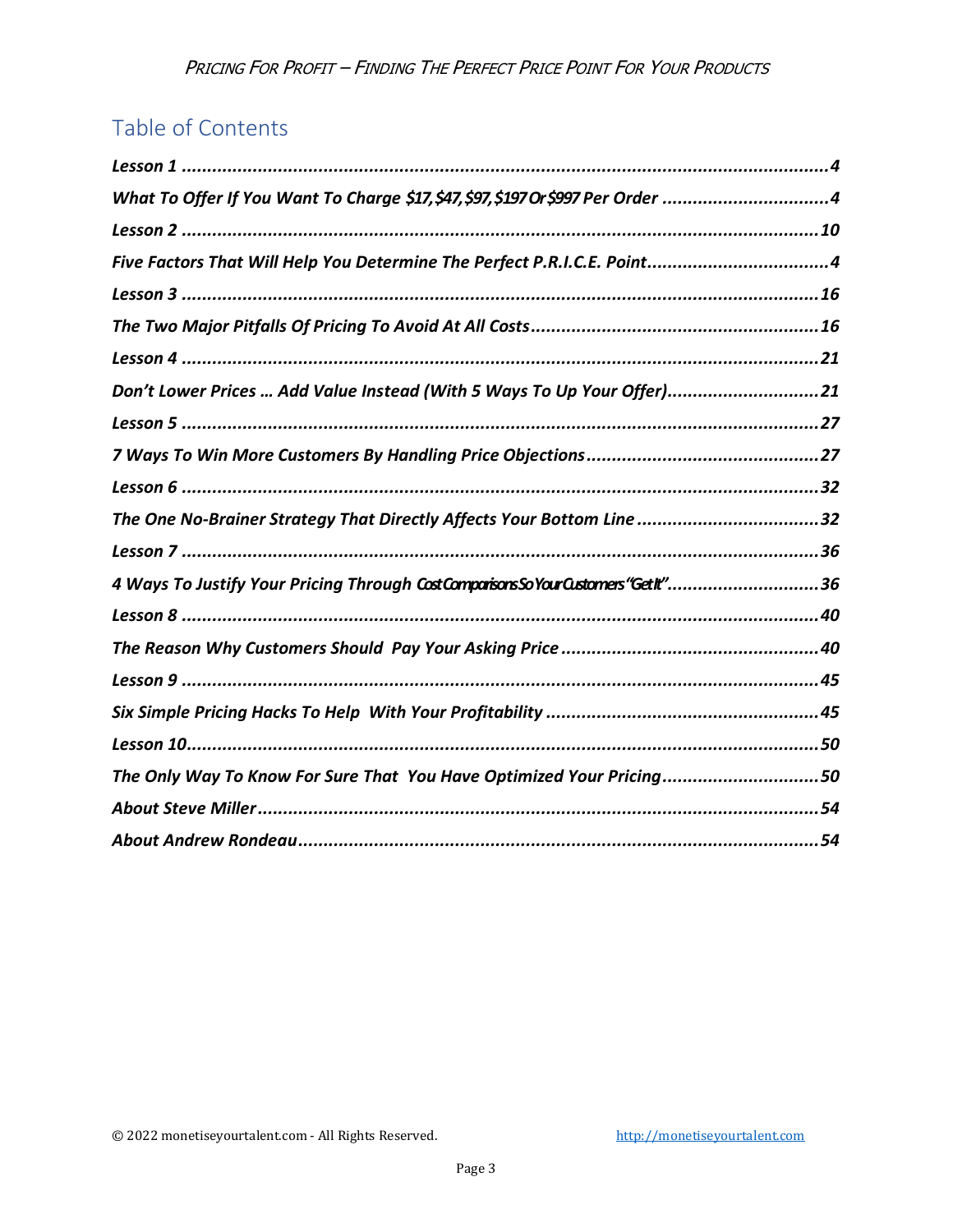# <span id="page-3-0"></span>**Five Factors That Will Help You Determine The Perfect P.R.I.C.E. Point**



Here's the big question: how much should you charge for your offer?

If you charge too little, you could be leaving a lot of money on the table. If you charge too much, your conversions may suffer or your refunds may soar. That's why you need to think through your pricing strategy carefully.

After all, you want to accomplish two important things that are directly affected by your price…

- 1. Earn as much profit as possible for your business.
- 2. Help as many people as possible with your products.

The key here is to make an informed decision when you're pricing your product. And the best way to make this informed decision is to use the following formula for picking the perfect **P.R.I.C.E.** point:

*P - Product R - Results I - Income C - Competitors E – Extras*

© 2022 monetiseyourtalent.com - All Rights Reserved. [http://monetiseyourtalent.com](http://monetiseyourtalent.com/)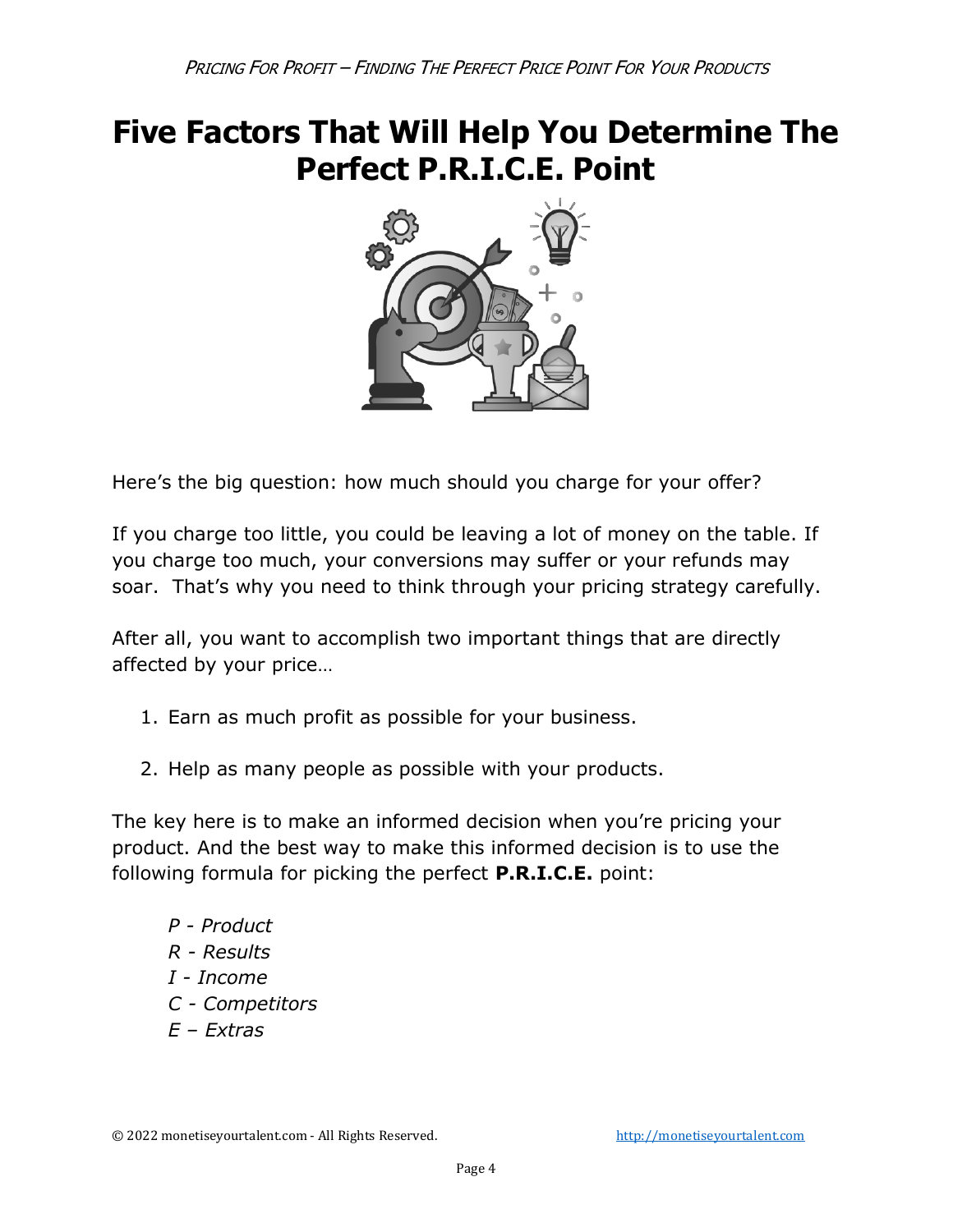As you do your research to discover the average pricing for products similar to yours, these five factors will help you adjust your price up and down until you find the perfect price point.

Let's unpack this formula…

#### **P.R.I.C.E. P = Product**

There are four product factors that can affect your price. Let's take a look at these factors…

#### *1. Topic*

Some topics naturally command a higher price than other topics and niches. In general, you can charge more for topics related to business, investing, money and career versus "hobby" topics (such as fishing).

*For example, people are going to be willing to pay more for investing advice than they'll be willing to pay for gardening advice.* 

#### *2. Format*

How you format the course affects the perceived value. Here are the general rankings of formatting from lowest to highest perceived value:

- Text.
- Audio.
- Video.
- Live events (such as webinars).
- One-on-one coaching or consulting.

*So, for example, you can charge more for a multimodule video course than if you delivered this same content via text as a PDF.*

<sup>©</sup> 2022 monetiseyourtalent.com - All Rights Reserved. [http://monetiseyourtalent.com](http://monetiseyourtalent.com/)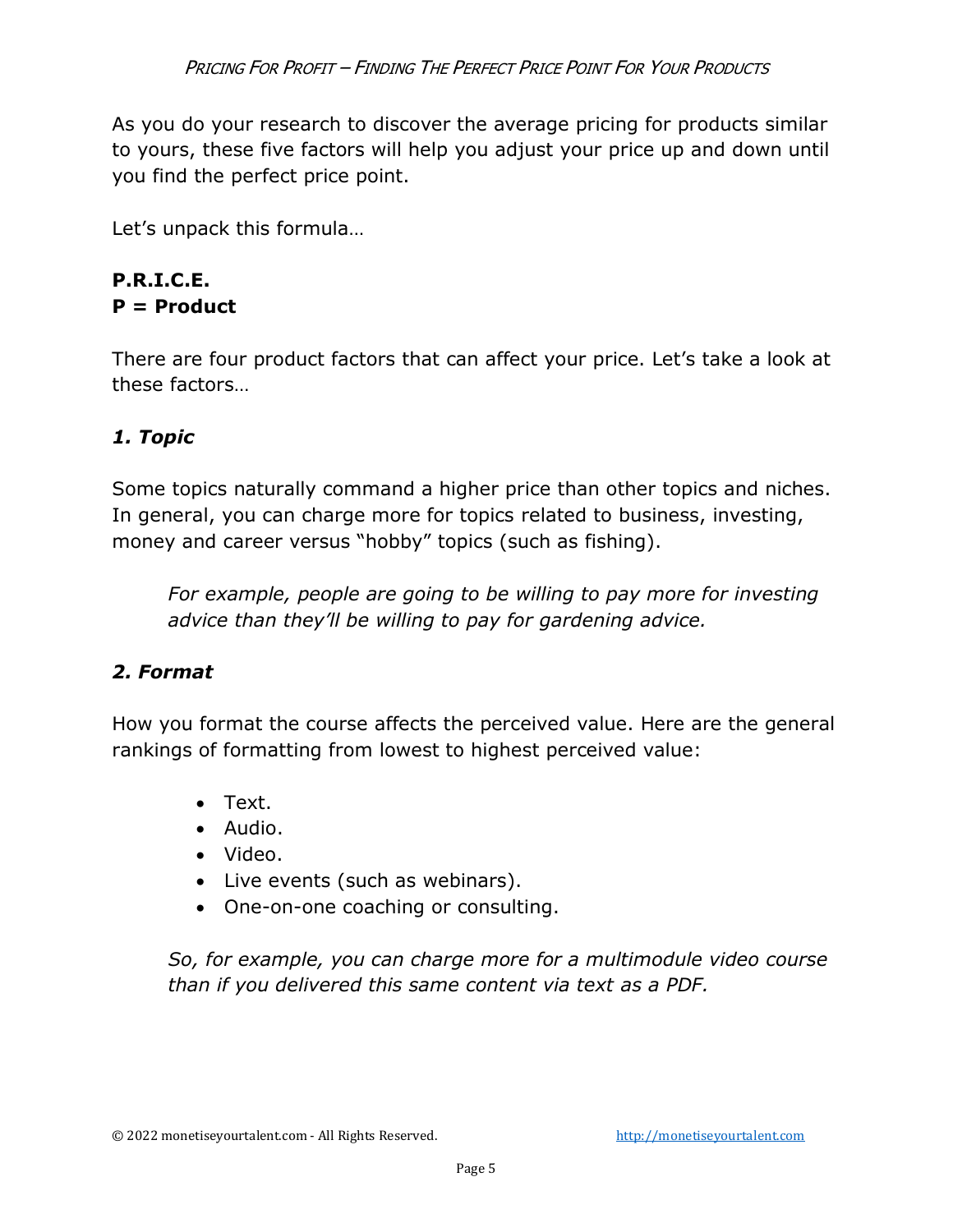#### *3. Package*

This refers to how much (quantity) information is contained in your package. For example, a short report will be worth less than 20 video lectures that include tools such as checklists and templates. It is also worth noting that the quality of the content is a big factor as well, which will be discussed later.

#### *4. Platform*

Generally, you can command a higher price if you sell the course from your own site versus on another platform. That's because platforms such as Udemy have a lot of people competing on price, so people expect to pay less.

Here's the next factor that affects your P.R.I.C.E….

#### **R = Results**

The next thing to consider is what outcome is being promised in your product? Generally, the more pressing the problem or the more benefit people receive, the higher the perceived value. How quickly your product delivers the results is also a factor to consider, as is your track record for getting results from people who have used your materials.

*For example, curing a debilitating sciatica issue will potentially be more valuable to customers than learning to crochet scarves.* 

#### **I = Income**

The next factor to consider is how much money YOU want to make with this product. Here are questions to ask yourself:

> • Is this the only product in your sales funnel, or will you release related products? Note: it's a good idea to release related products – then you can "break even" with your frontend entrylevel product, and make a profit selling backend offers. Obviously, this will affect your pricing strategy. You can charge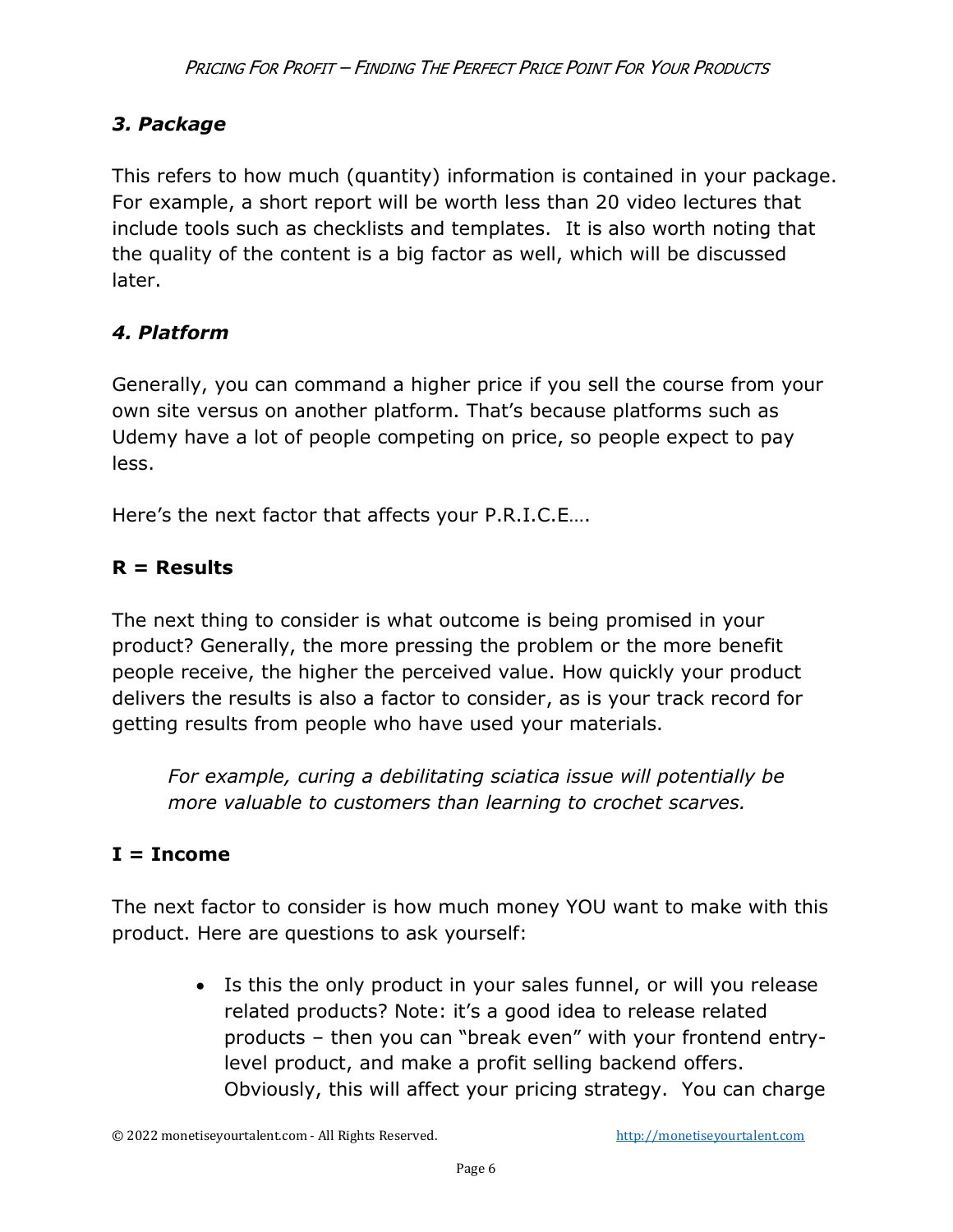less on the entry-level product if you have other items in place to increase revenue after the initial sale.

• What costs are involved, such as your outsourcing fees and ad expenses? Any "up front" or "ongoing" costs should be factored into what you charge for your product.

*Example #1: Let's suppose you'd like to make \$100,000 this year. And let's suppose you're selling a \$197 course. That means you'll need to sell about 508 copies to reach your desired income goal. Next, you'd consider the expenses you need to recoup. E.G., If you outsourced the product and the fees came to \$3000, then you'll need to sell about 15 copies to pay for those fees. So, in this example, selling 523 copies would net you \$100,000 after ad expenses.*

*Example #2: Let's suppose you want to make \$125,000. You've got this course selling for \$100 on the frontend, and a related offer selling for \$250 on the backend. You sell 2000 courses for \$100 (\$200,000), plus an additional 100 copies of your backend product (100 X \$250 = \$25,000). You gross \$225,000. You pay out 50% commissions to affiliates on the 2000 frontend courses (\$100,000). So, you clear \$125,000.*

These are just examples – go ahead and crunch your own numbers.

#### **C = Competitors**

The next factor you want to look at is how much the competition charges for something similar. Consider this:

- How much competition do you have? The narrower the niche, the higher your price advantage.
- What do you uniquely offer that others don't so that you can command a higher price point?
- Do you offer better value at the same price?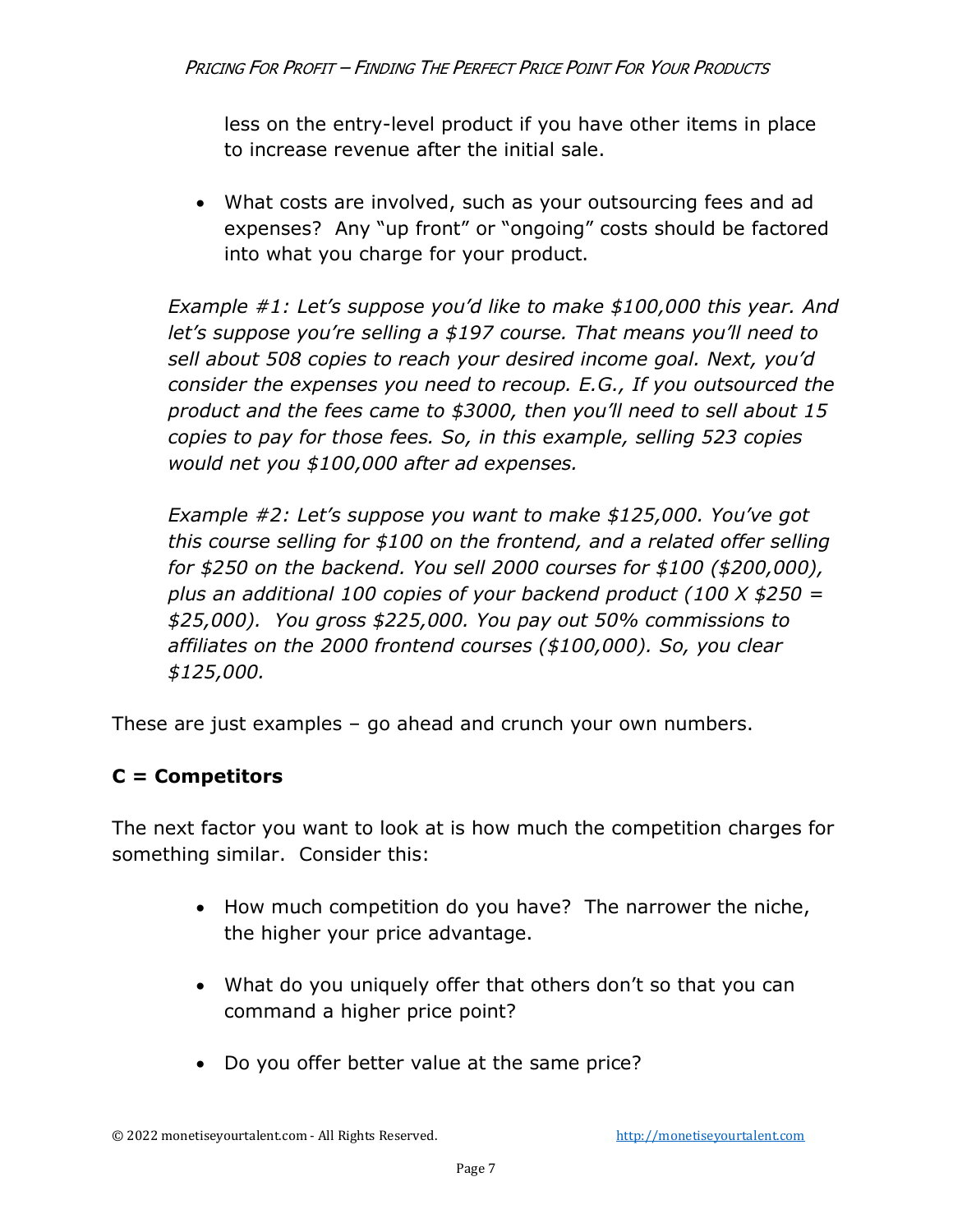Basically, you're looking for gaps in the market.

*For example, if you're selling weight-loss info and you're the ONLY one who's targeting perimenopausal women with a diet uniquely suited to their fluctuating hormone levels, then you're going to have an advantage over others who're selling "one size fits all" diet plans.*

#### **E = Extras**

Finally, you'll want to look at any extras that give your product an edge in the market. Ask yourself these questions to determine where you have an edge:

- *How technical is the subject?* Generally, technical topics are worth more than nontechnical topics. E.G., a course on computer programming is going to be worth more than one on dog training.
- *Are you sharing advanced information?* Beginner-level information has the lowest perceived value, with intermediate and advanced info having higher values.
- *Is it easy to get information on the topic?* If your audience has a hard time finding this sort of information online (or anywhere else), then they're going to be willing to pay more.
- *How much authority/expertise do you have?* The more credentials, experience and perceived expertise you have, the more you'll be able to charge for your product.

Now let's wrap things up…

#### **Your Turn**

Time for you to P.R.I.C.E. your product. Your assignment for this lesson is to brainstorm how each of the five factors influence your pricing strategy: